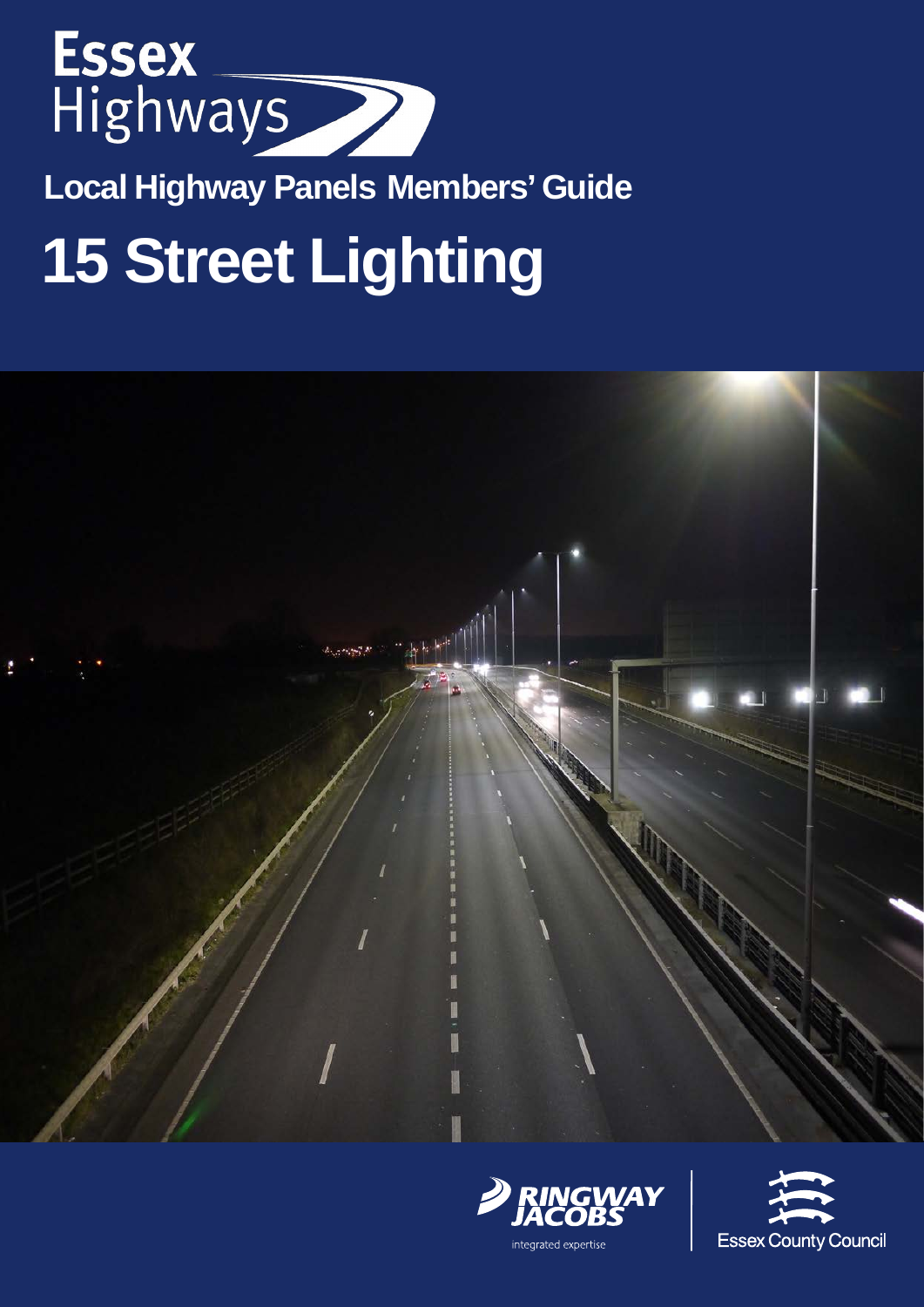### **1. Introduction**

The LHP do not maintain street lighting and the installation of new lighting is discouraged. However this guide will assist your understanding of street light and LHP involvement.

Essex is the third largest local lighting authority in the country. In Essex, there are around:

- 129,000 street lights
- 12,000 illuminated signs
- 4,200 Illuminated bollards

We use one of the largest central management systems in the world which helps us to control our street lighting more efficiently. Sensors on the top of each column detect faults then send a report to our street lighting team. By knowing exactly where to deploy engineers we can ensure the County's lights are working to their full capacity.

The Essex County Council's Maintenance Strategy states that we should be reducing our own environmental impact, including changing our behaviour to make significant reductions in the carbon emissions from our own operations (street lighting, buildings and transport) by 10% by 2011 and by 60% by 2050.

ECC has a programme of work to replace all owned and maintained street lights with energysaving LED lanterns across the County. The new LED lanterns are longer lasting, require less maintenance and use less electricity than conventional lamps.

The programme is being carried out in four phases. Street lighting energy savings (from Phase 1 and 2) across 2016/17 and 2017/18 totalled £1.4 million. Under Phase 3 ECC installed a further 23,000 LED streetlights on main road across Essex. Under Phase 4 will replace the remaining 85,000 street lights with new LED lights..

The Local Highway Panel do receive requests for additional street lighting units to be of benefit to the community.

### **2. Typical Problems**

**The anti-social behaviour would be solved by more street lighting.**

**The lit bollards keep getting hit can we improve them?**

**Safety could be improved by more lighting.**

**This alleyway is dark and unsafe.**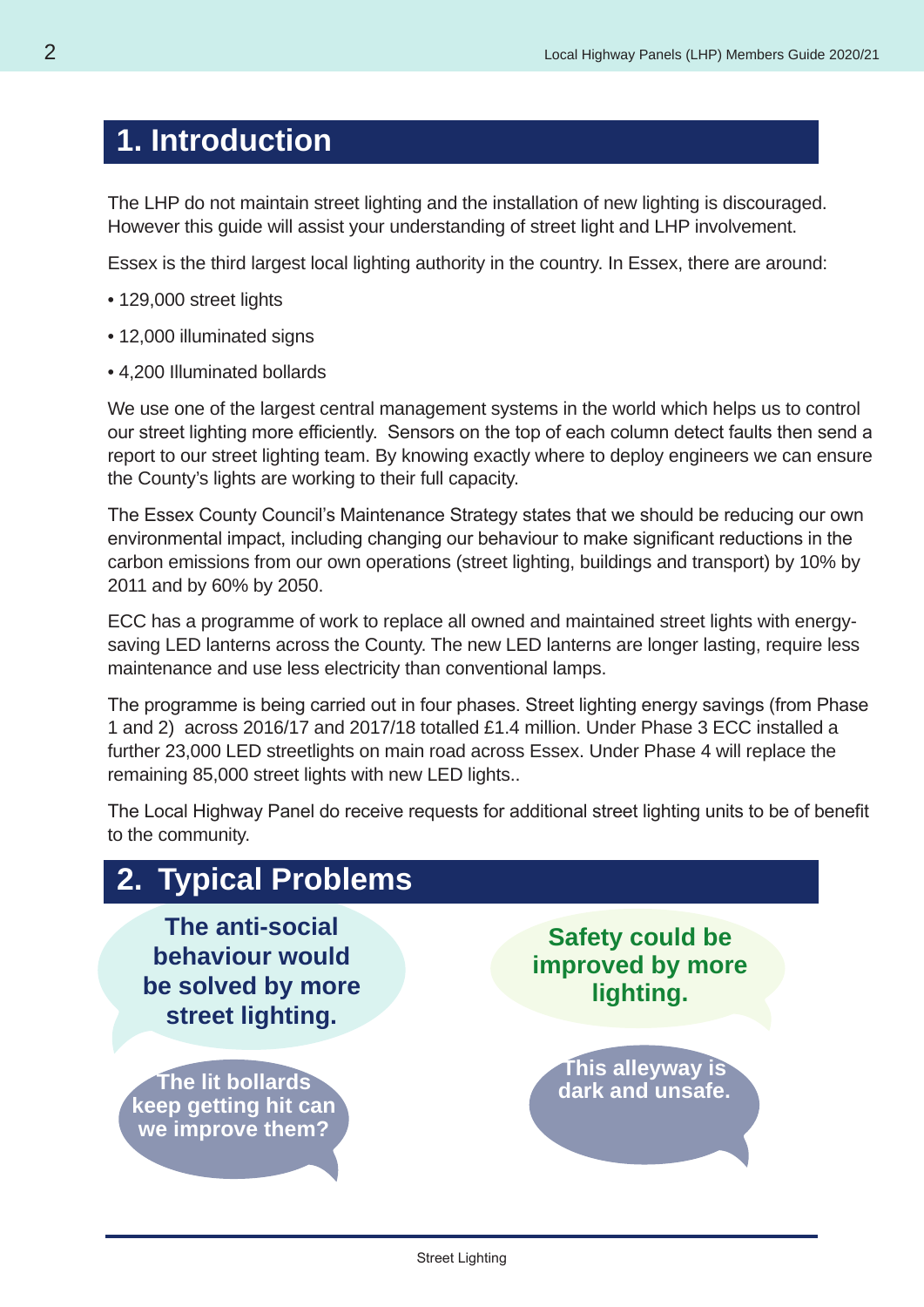### **3. Things to consider**

Essex County Council (Essex Highways) do not maintain street lighting on private roads. Other lighting authorities like Parish and Town Councils also maintain lighting on an adopted highway.

#### **Ongoing Maintenance Liability**

Any new street lighting will add to the maintenance financial liability. Capital and Revenue budgets are limited and it is critical that we plan ahead to maximise the use of our resources. We must protect the existing infrastructure and prioritise those works that deliver the best long term benefits.

The [Highways Information Map](https://www.essexhighways.org/transport-and-roads/interactive-maps-and-live-travel-information/highways-information-map.aspx) can help identify if a street light is the responsibility of the highway authority. Many of the street lights in Essex are under the part night lighting scheme. See the [website](https://www.essexhighways.org/transport-and-roads/roads-and-pavements/street-lighting.aspx) for more information.

A programme of work to replace all ECC owned and maintained street lights with energy-saving LED lamps across the county began in August 2016. The new LED lamps are longer-lasting, require less maintenance and use less electricity than other conventional lamps. More information on the LED programme can be found out here: -[https://www.essexhighways.org/roads-and-pavements/street-lighting/replacement-by](https://www.essexhighways.org/roads-and-pavements/street-lighting/replacement-by-leds-programme.aspx)[leds-programme.aspx](https://www.essexhighways.org/roads-and-pavements/street-lighting/replacement-by-leds-programme.aspx)

[Where residents have concerns about anti-social behaviour it is recommended that](https://www.essexhighways.org/roads-and-pavements/street-lighting/replacement-by-leds-programme.aspx)  [Councillors seek support from the Police before considering additional lighting.](https://www.essexhighways.org/roads-and-pavements/street-lighting/replacement-by-leds-programme.aspx)

#### **Faulty street lights**

If you notice a street light is faulty, you can report it online at:

<https://www.essexhighways.org/transport-and-roads/tell-us/report-street-lights.aspx>

To track the status of your street light problem using your reference number, postcode or street name, go to check a query.

#### **Damaged Lit Furniture**

If you witness damage to any highway furniture you can report the information through the normal channels to enable ECC to undertake a Green Claim which helps us to recoup costs from insurance companies- Reports to the Green Claim team can be contacted on green.claims@essex.gov.uk.

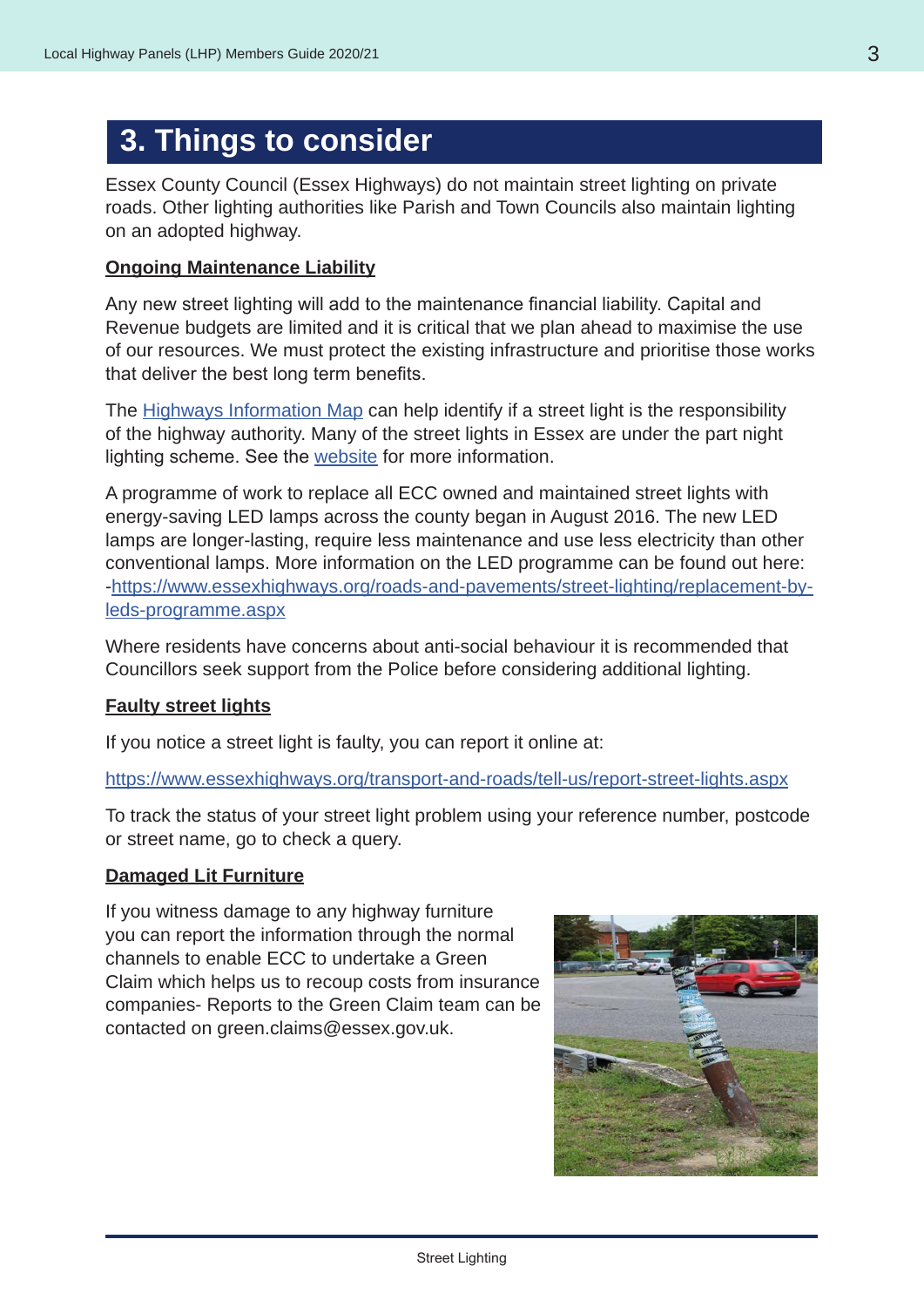### **4. Typical Measures**

Types of 'Lighting' which the LHP could consider funding:

#### **Illuminated signs**

The TSRGD states where signs need to be illuminated and where they do not. Some LHP schemes will require illuminated signs.

The LHP could consider to remove lighting of signs where they are no longer needed. This would assist in reducing our carbon emissions.

#### **Solar Illuminations**

Where possible, the LHP currently power the VAS/SID technology with solar energy, which is how much of the standard signing is now illuminated. The Panel could choose to illuminate any new signing with solar energy if they chose to do so; however, their continued maintenance may not be seen as a priority. Solar Lighting is also a good alternative on footways and cyclewats. Solar lighting can be set within the footway/cycleway to be over- run.

#### **Illuminated bollards**

Illuminated bollards in the County are a maintenance liability. These could be converted to the non-illuminated, self-righting reflective bollards to reduce the power supply costs.

### **Pedestrian crossing lighting upgrades**

Some of the pedestrian crossings in the County are not to the latest standard. The LHP can upgrade these to enable them to be clearer to drivers. This could involve upgrading footways, lighting, carriageway surfacing and lining.







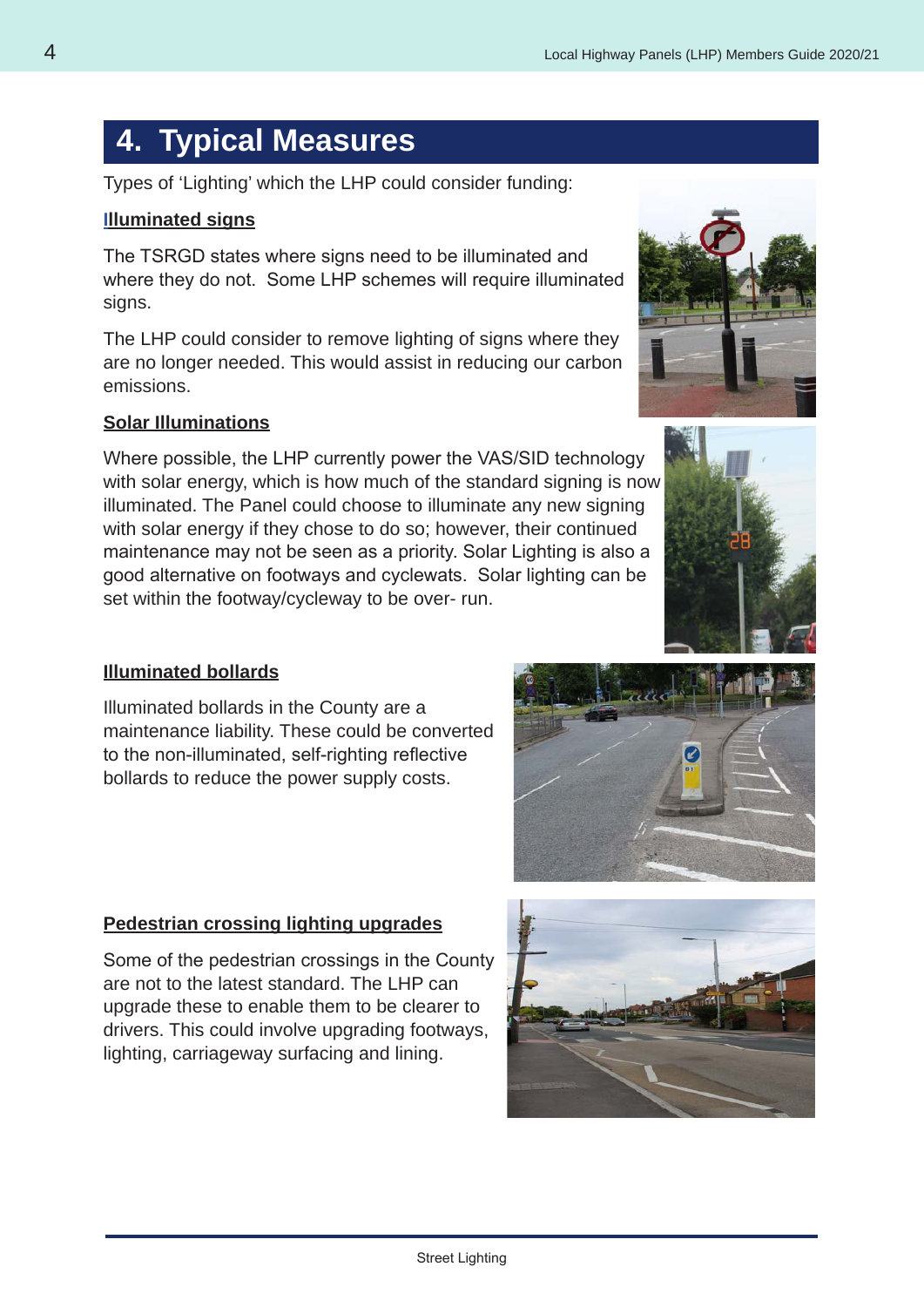### **4. Typical Measures Continued**

### **Lighting Columns**

Removal of old columns that have been cut down for safety reasons but never fully removed should be reported via the [maintenance route.](https://www.essexhighways.org/transport-and-roads/tell-us/report-all-issues.aspx)

Consideration can be given to upgrading existing columns to LED ahead of the street lighting programmes.

All schemes need to consider conservation area restrictions.

#### **Footway Lighting**

Not all footways need to be lit; however, if the panel believe a particular footway needs lighting this could be investigated.

### **Footpath (PROW) lighting**

Some Public Rights of Way are in urban areas and the panel may feel the need to light such routes for perceived safety reasons.







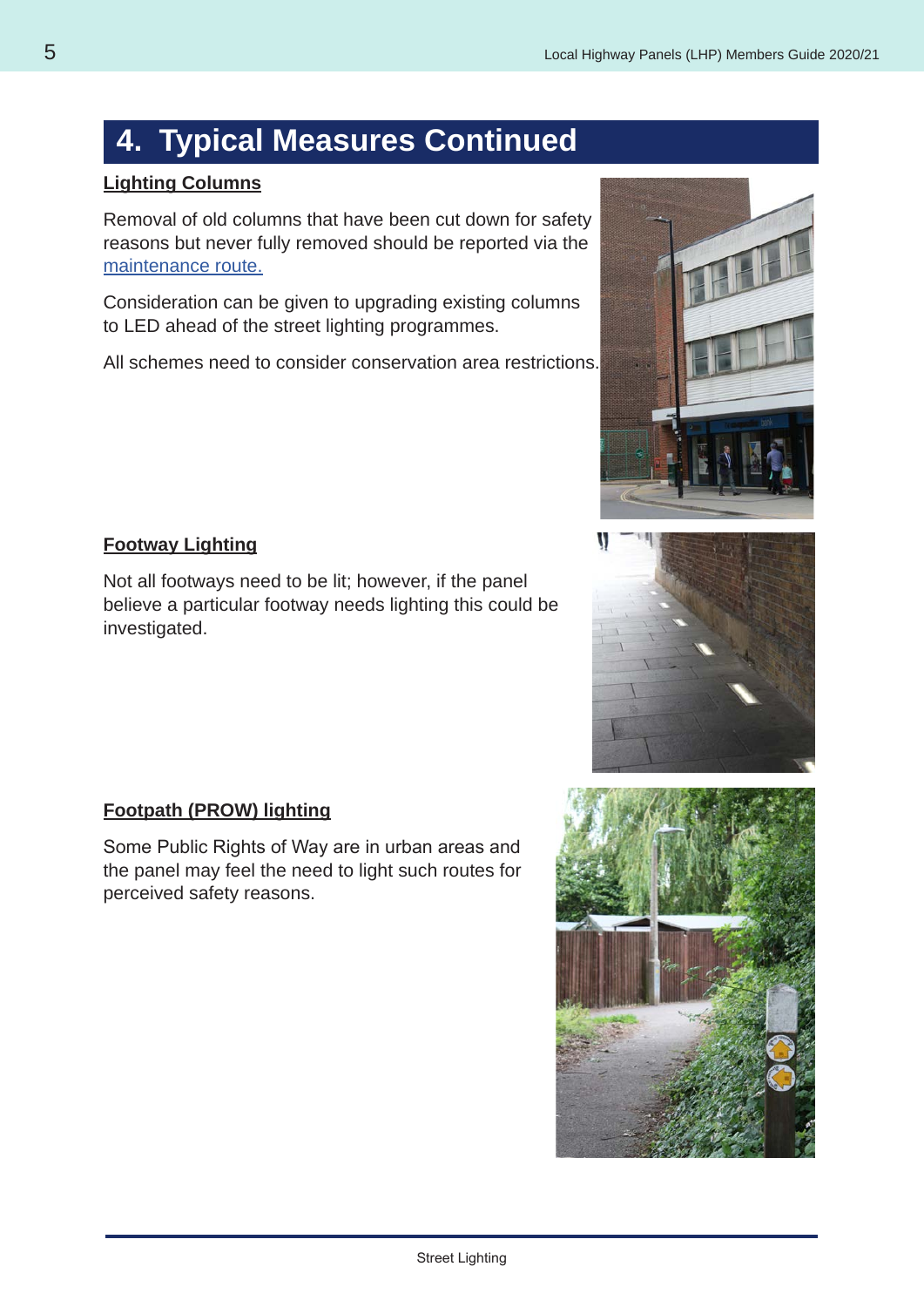### **4. Typical Measures Continued**

### **Lighting in subways/underpasses/bridges**

Many of these are illuminated but have lower than desired lighting levels. The panel could choose to review the lighting requirements where perceived safety concerns exist.

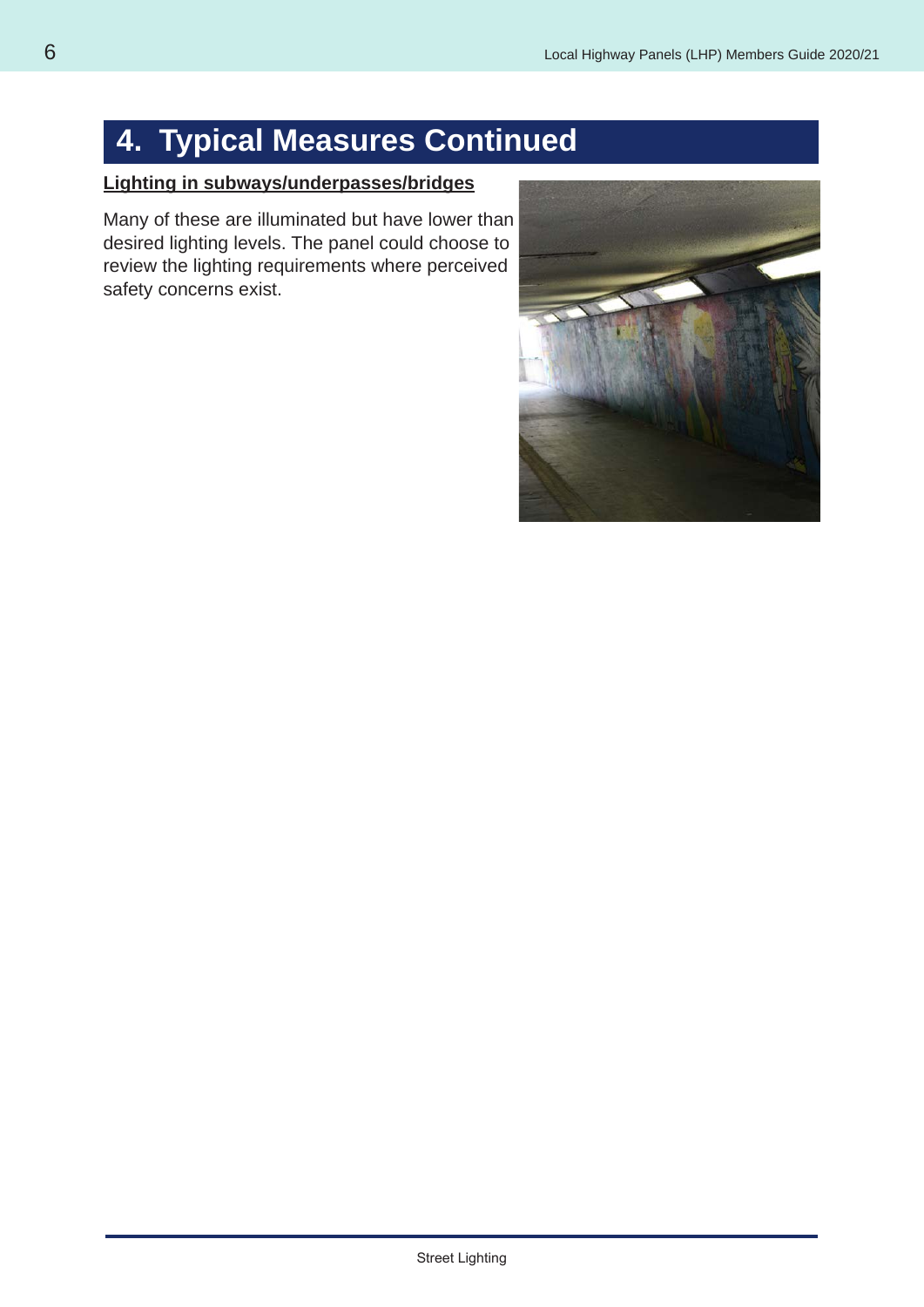### **4. Typical Measure Continued**

#### **Sign illumination requirements**

Since the update of the Traffic Signs, Regulations and General Directions guidance in April 2016 the only signs which must be directly illuminated during the hours of darkness in a street lit area are as follows:

- Warning and Regulatory signs at level crossings
- Headroom restrictions at low bridges or structures
- Warning of requirement to 'Stop' or 'Give Way' ahead
- Speed limit terminal signs on trunk or principal roads
- Regulatory terminal signs including give way, no entry, vehicle restrictions (including for low and narrow bridges) and banned manoeuvres
- Motorway entry, exit and gantry-mounted signs.

Those signs that no longer need direct illumination must be reflectorised as a minimum.

### **5. Scheme Investigation**

Key factors that will be considered by an engineer when designing a scheme which either requires lighting or where lighting is the main focus may include:

- The highway boundary Any light should be within the highway.
- Accident history, type, severity and identification of common factors.
- Speed limits and speed of traffic.
- Lighting will be required when a pedestrian crossing is introduced or upgraded.
- Is there a power source for the lighting?
- What utility apparatus is there within the highway that may need to be relocated?
- Where there are anti-social behaviour concerns will lighting be an improvements.